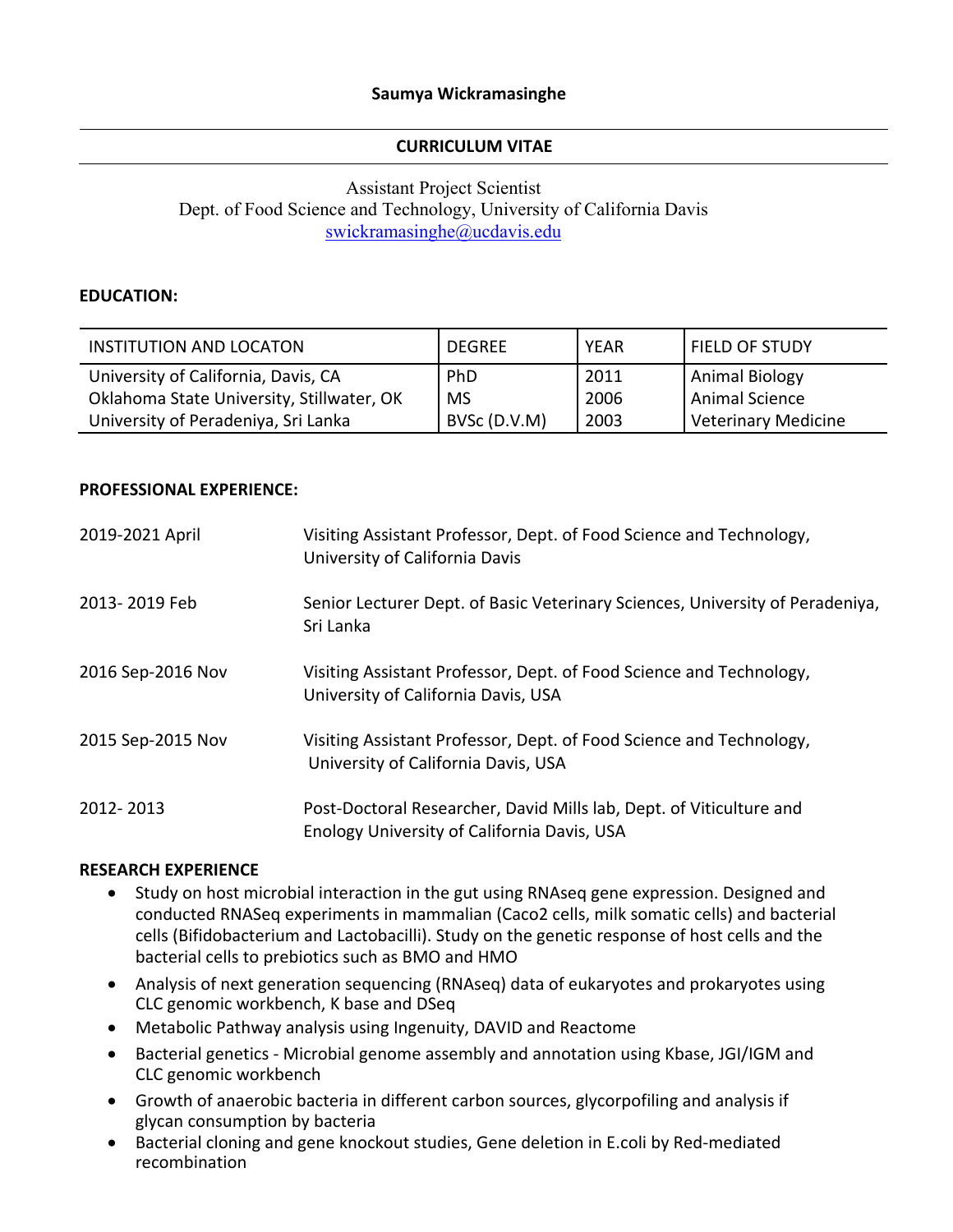- Collaborated with a project that involved General automation lab technology (GALT) that did high throughput culturomics of Bifidobacterium and familiarized with the GALT technology and the downstream
- Expertise on RNA extraction from mammalian and bacterial cells, cDNA and RNA‐Seq library preparation, gene expression (Real time PCR, microarray and RNA‐Seq), genotyping (KASPAR, sequenome, RFLP), TAG SNP identification and candidate gene based association analysis
- RFLP, ARMS and MLST genotyping to identify variations in bovine genes (casein cluster genes) and characterization of bacterial species
- Establish and maintain a cell culture lab at Dept. of Food Science and Technology, University of California Davis. Work on human intestinal (Caco2, T84) and bovine adipose tissue primary cell culture
- KASP and Sequnome genotyping to study candidate gene based association analysis in beef and dairy cattle
- MicroRNA-Sequencing on human urine samples and data analysis
- Metagenomics studies using 16S sequencing in bacteria (water and hot water springs) and data analysis using QIIME
- Use of mouse model for studies on host–microbe response to prebiotics

## **PUBLICATIONS:**

Wang, H., J. H. Simpson, M. E. Kotra, Y. Zhu**, S. Wickramasinghe**, D. A. Mills and N. H. L. Chiu (2021). "Epitranscriptomic profile of Lactobacillus agilis and its adaptation to growth on inulin." BMC Research Notes 14(1): 154

Wickramarathna, S., Chandrajith, R., Senaratne, A., Paul, V., Dash, P., **Wickramasinghe, S.,** & Biggs, P. (2021). Bacterial influence on the formation of hematite: Implications for Martian dormant life. International Journal of Astrobiology, 1‐15. doi:10.1017/S1473550421000124

M Pry, J., W. Jackson, R. Rupasinghe, G. Lishanthe, Z. Badurdeen, T. Abeysekara, R. Chandrajith, W. Smith and **S. Wickramasinghe (2021).** "A pilot case‐control study using a one health approach to evaluate behavioral, environmental, and occupational risk factors for chronic kidney disease of unknown etiology in Sri Lanka." One Health Outlook **3**(1): 4.

R.K. Rupasinghe, N. Shanjayan, L.G.S. Lokugalappatti, **S. Wickramasinghe.** 2020. Genetic Variants of β‐casein Gene in Indigenous and Exotic Dairy Cattle Breeds in Sri Lanka. Asian Journal of Dairy and Food Research (39):217‐220

Boudry, G., M K. Hamilton, M. Chichlowski, **S. Wickramasinghe**, D. Barile, K. M Kalanetra, D. A. Mills and H. E Raybould (2017). Bovine milk oligosaccharides decrease gut permeability and improve inflammation and microbial dysbiosis in diet-induced obese mice. Journal of Dairy Science

**Wickramasinghe S**, Pacheco SA, Lemay D and Mills D (2015) Bifidobacteria grown on human milk oligosaccharides downregulate the expression of inflammation‐related genes in Caco‐2 cells. BMC Microbiology 15(1):172

**Wickramasinghe S**, Cánovas A, Rincón G and Medrano JF (2014) RNA‐Sequencing: A tool to explore new frontiers in animal genetics. Livestock Science 166: 206‐216